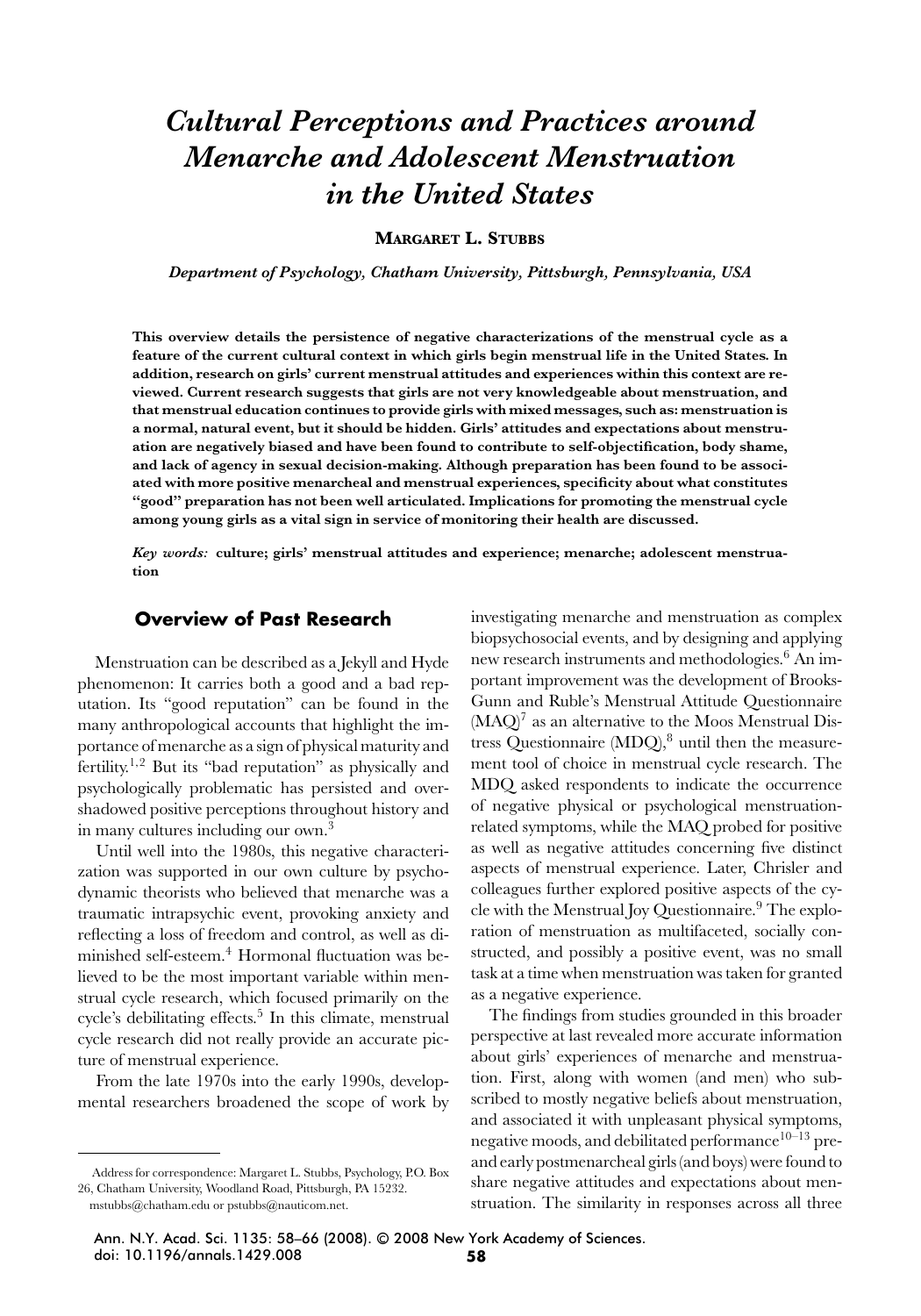groups, who differed with respect to menstrual experience, suggested that cultural beliefs were readily accessible at an early age. Clarke and Ruble also noted that girls tended to rate symptoms as more severe for others than for themselves. $^{14}$  In other research, girls' negative reactions included being "hassled" (inconvenienced), limited in activities, and discomforted physically, as well as scared, upset, embarrassed, and worried about menstruation.15–21 Girls in these studies also expressed positive reactions to menstruation, again, a significant finding in the context of cultural negativity. Girls were positive about menstruation as a natural and normal event, being like friends, and as a sign of growing up, being a woman and able to have children.

Some studies found that premenarcheal girls were more "positive" about the growing-up part of menstruation, while postmenarcheal girls were more "negative" in reporting reactions like feeling sick, or disgusted, or experiencing disruptions of mood or hampered school performance.14*,*17*,*<sup>22</sup> However, there was also evidence to the contrary. Koff, Rierdan, and Silverstone found that after menarche there was a reorganization of body image, that is, an increase in identification with mature femininity. $23$  These investigators interpreted this finding as evidence that menarche had a positive impact on the development of identity, contrary to the view of menarche as a traumatic developmental event. Whisnant and Zegans found that premenarcheal girls were more anxious than postmenarcheal girls.<sup>22</sup> Similarly, Ruble and Brooks-Gunn found that premenarcheal girls expected more pain than postmenarcheal girls reported, and that early symptom expectations were positively related to later reports of distressing symptoms for girls as they made the transition from the pre- to postmenarchal.<sup>24</sup>

Researchers also focused on pubertal timing, that is, whether girls were early, average (on time) or late maturers, as an important variable in the exploration of girls' attitudes and experiences of menstruation. Early maturers were found to have less positive menarcheal experiences than average or late maturers and to be more worried about menstruation than their premenarcheal peers.<sup>19</sup>*,*<sup>24</sup> Stubbs and colleagues found in addition that more worry was related to more depressive symptoms, lower body satisfaction, lower self-esteem, a more external locus of control, and greater anxiety.<sup>19</sup>

Subjective timing, that is, how girls perceived their pubertal development relative to their peers was also studied. Rierdan and Koff found that girls who considered themselves as early maturers remembered menarche as more negative than did girls who considered themselves on-time or late maturers. $25$  In subsequent work, subjective timing was found to be a more important predictor of menarcheal experience than actual timing.<sup>26</sup>

Concern about early maturers, who obviously had limited or in some cases no time for preparation, prompted research into how well prepared girls were for menstruation. Girls who reported themselves as more prepared for menstruation had a more positive reaction to menstruation.24*,*26–29 What actually constituted "good" preparation was not directly articulated. However, some aspects of preparation were explored with more specificity. With respect to important sources of information about menstruation, most girls named their mothers as very important, and rated them as generally helpful.<sup>17</sup>*,*<sup>27</sup> However, it was also acknowledged that mothers provided minimal information and recognized their own lack of information as a barrier to educating their daughters.<sup>30</sup>

Scrutiny of formal menstrual education materials, another important source of girls' information about menstruation, found them wanting.<sup>27</sup> Whisnant, Brett, and Zegans found that most commercially prepared educational materials and advertisements perpetuated negative stereotypes about menstruation by focusing on it as a hygienic crisis; this provided girls with confusing mixed messages, for instance, that menstruation is normal, but must be hidden at all costs.<sup>20</sup> In addition, these materials were criticized for being impersonal and abstract in that they neglected to address emotional reactions and the psychosocial meaning of menstruation.<sup>16</sup>*,*<sup>31</sup>

A taboo against communicating with males about menstruation was not systematically studied, although several researchers mentioned it in discussion of their work.<sup>22</sup>*,*32*,*<sup>33</sup> Brooks-Gunn and Ruble, however, found that learning from males (fathers, brothers, male friends) was rated as a negative and low informational source.<sup>15</sup> And, although this was a rare response, at least some girls were found to express an interest in their father's reactions to menstruation in, for example, how they handled a girlfriend's needs, if at all, when they were younger and dating.<sup>34</sup>

Interestingly, although research did not focus much on role of health care providers as sources of information for girls, one study found that learning about menstruation from health classes in school was a high source of information for girls, and that learning from more impersonal sources (e.g., the media) increased from elementary to high school, while learning from doctors (and parents) decreased with each advancing grade.<sup>15</sup>

And what did girls know about menstruation? Studies revealed that it was not much. What girls *did* know about the physiology of menstruation, its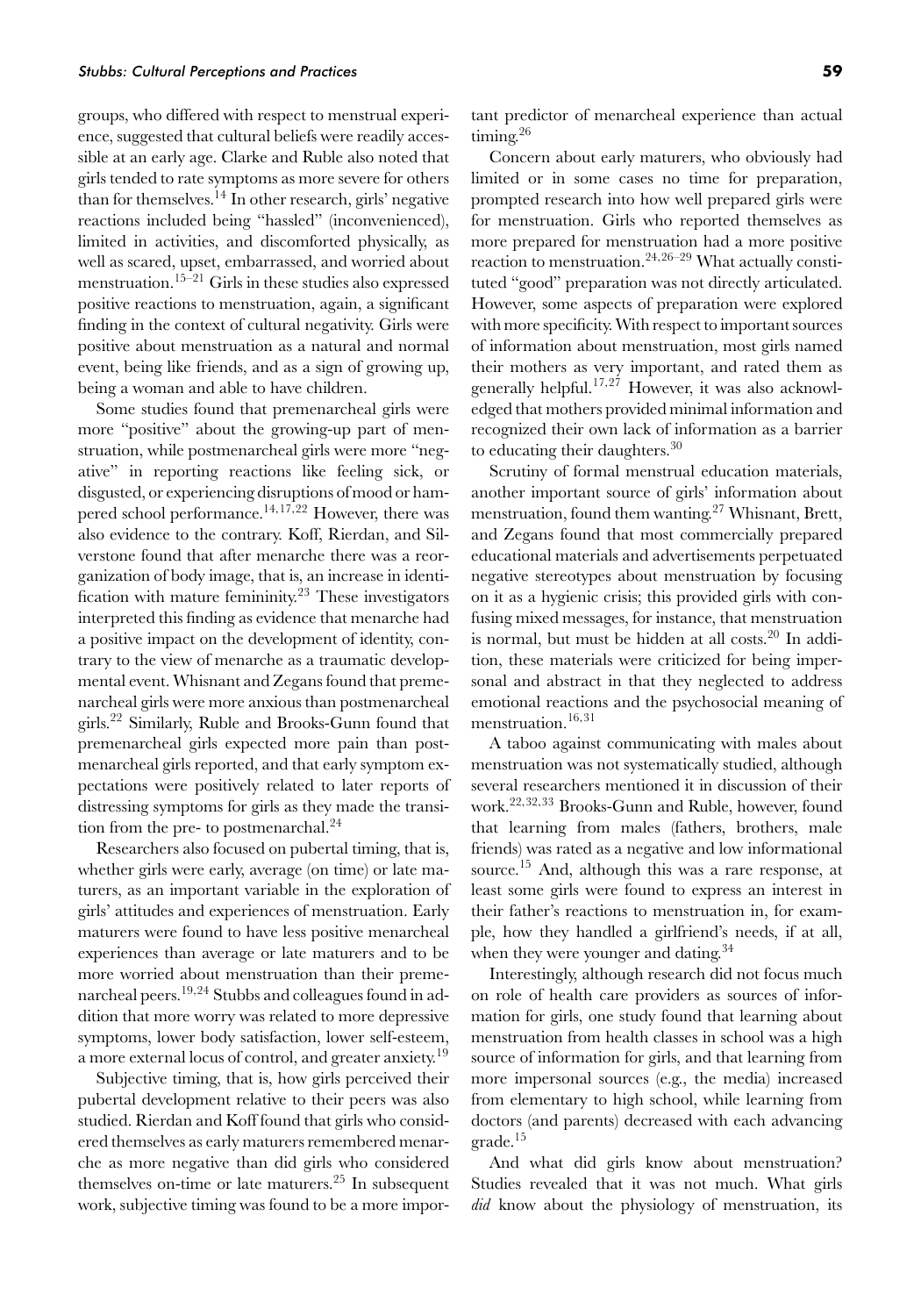characteristics (e.g., the duration and amount of menstrual flow), and related physical and affective changes, was often wholly or partially incorrect and, as mentioned, negatively biased.27*,*32*,*<sup>33</sup>

In sum, towards the end of the 20th century, girls' expectations and attitudes, especially those of early maturers, were largely negative, although they did reference some positive aspects of menstruation. Girls who were more prepared were more positive than girls who were not prepared. Mothers were considered to be the most important source of information about menstruation, though not consistently knowledgeable, and fathers the least. Menstrual education materials were found to be inadequate and to a large extent perpetuated negative views of menstruation.

## **Current Data**

Approximately 15 years later, negative perceptions of menstruation still characterize the cultural context in which girls begin menstrual life in the United States. In her update of earlier commentary about how menstruation is portrayed in the culture at large,<sup>3,35</sup> Houppert demonstrated that the menstrual taboo has remained alive and well in popular culture, that is, as expressed in product advertisements, industryproduced educational films, movies, books, and women's magazines.<sup>36</sup> In an even more recent analysis, Kissling focuses specifically on how the business of menstruation, or the feminine hygiene industry, has grown and continues to shape the public discourse on menstruation as a hygienic problem in need of solutions that promote secrecy.<sup>37</sup> In combination with the pharmaceutical industry, which has and is developing products to "treat" menstruation, Kissling argues that "shame, secrecy, pollution, and Otherness lurk just below the surface even in seemingly progressive messages."

At the same time, some alternative presentations of menstrual have surfaced. Kissling notes that the presence of a "menstrual counterculture" is now at least somewhat evident. She reports that two websites serve as "museums"—Finley's Museum of Menstruation (www.mum.org) and Kachman's Museum of the Menovulatory Lifetime (www.moltx.org).37 Both increase the visibility of the cycle, at least online, although, as with all online sources of information, one cannot take for granted the accuracy of the information provided. Kachman in particular emphasizes a celebratory perspective on the cycle. A more celebratory view of the cycle is also being promoted by organizations such as the Red Web Foundation (www.redwebfoundation.org), which promotes the use of special rituals to honor the first menstruation. Current research suggests that few girls have experienced such celebrations and are not likely to request one or are embarrassed by them.<sup>38</sup>*,*<sup>39</sup>

In addition, alternative products for the management of menstruation, such as reusable cloth pads made of organic cotton and reusable collection devices such as the Keeper, or the Diva cup, are achieving more visibility, especially online. Kissling points out that while these products may not yet be widely available, they are being promoted offline in some mainstream health food stores.37 In addition, some entrepreneurs are trying to promote "stylish" menstrual management products or accessories. Kissling mentions Vinnie's Tampon Cases and Dittie tampons as examples, which in addition to style, emphasize a more nonchalant, pragmatic attitude towards managing supplies as opposed to the secrecy and shame associated with supplies in the past.37

Promoting alternative products for managing menstruation is also a goal of some Third Wave women's health activists.<sup>40</sup> These young "menstrual activists" are following in the footsteps of the Second Wave women's health advocates who lobbied for product safety as well as other health reforms. $^{41}$  But today's menstrual activists are more pointed in their critique of the menstrual product manufacturers (the FEMCARE industry) by emphasizing both their environmental disregard and the profit motive. However, the extent to which young girls are aware of these commentaries is unknown.

But in spite of these alternative presentations of the cycle, current studies indicate that social stigma still attaches to menstruation. In one study, women who were made aware that others knew that they were menstruating perceived themselves to be stigmatized and their motivation to engage in "compensatory self-enhancement that would have allowed them to 'save face'" was inhibited.<sup>42</sup> Similarly, Roberts and colleagues found that observers actually do think less of menstruating women.<sup>43</sup> In their study, both men and women had negative reactions to a woman who dropped a wrapped tampon out of her bag. Observers viewed her as less competent and likeable compared to another who dropped a barrette, and also physically distanced themselves from her.

Roberts and Waters argue that the secrecy with which women are motivated to manage menstruation, even to the point of eliminating periods altogether, distances them from their physical bodies and contributes to self-objectification, or the constant scrutiny of oneself from an internalized outsider's standard of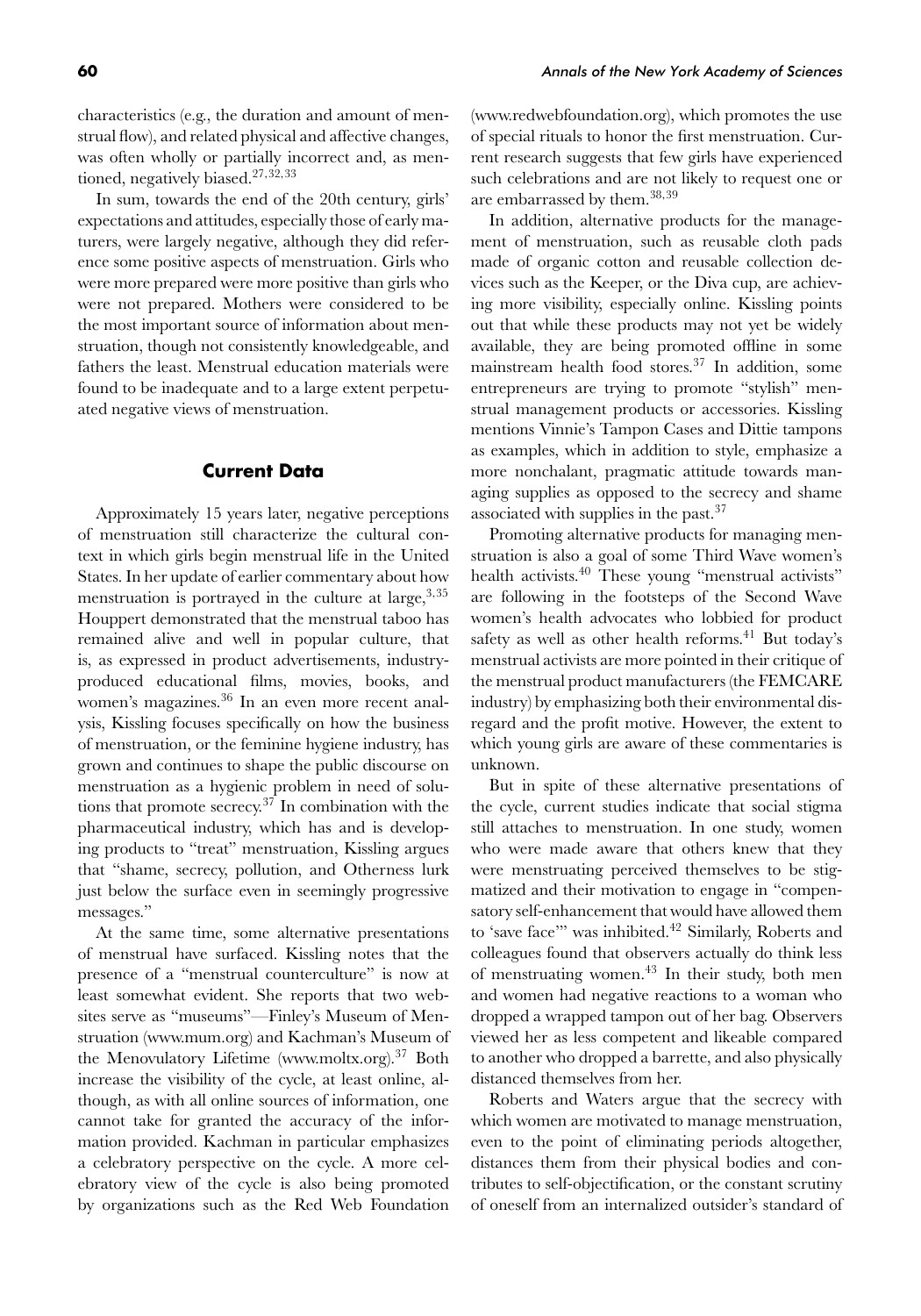physical appearance.<sup>44</sup> They explain that in a culture that objectifies women and denigrates menstruation, as well as other bodily processes unique to women, such as lactation and even childbearing, $45$  girls and women might participate in practices that transform the physical body into the ideal body as a kind of survival strategy. By coming as close as possible to an externalized standard of beauty, females can achieve an advantaged position in such a culture. Pointing to empirical evidence that women make less use of bodily cues than men in determining their subjective feeling states,<sup>46</sup> Roberts and Waters explain that women who are more attuned to how the body looks from an external, outside perspective have limited resources for attending to inner body experience.<sup>44</sup> Other research bears them out: Fredrickson and colleagues demonstrated that self-objectification disrupts a female's connection to her subjective experience and divides her attention to the point of limiting cognitive resources for application in other areas. $^{47}$  In the same vein, other research points to the cycle as source of disconnection for girls, not only from their own bodies, but from other girls and woman, especially when menstrual experience differs among females.<sup>48-50</sup>

Within this context, how have girls' attitudes and experiences changed, if at all? Some of the current research on early menstrual attitudes and experience involves young girls.<sup>39</sup>*,*51–60 Other research relies on the retrospective accounts and/or current experiences of older adolescent or emerging adult females.38*,*49*,*61–64 As well, a number of studies from outside of the United States offer interesting insights into girls' experiences from a multicultural prospect. $65-68$  Finally, while some of this literature is standard psychological research employing either a quantitative or qualitative methodology,53*,*54*,*56*,*<sup>57</sup> menarche and menstruation is drawing the attention of discourse analysts among media scholars and sociologists.<sup>39</sup>*,*51*,*52*,*55*,*<sup>69</sup>

In spite of the increased visibility of menstruation in the culture, the increased number of products for managing menstruation, and increased opportunities for menstrual education, girls still report mixed feelings about menstruation, including a good deal of negativity. Both pre- and postmenarcheal girls believe that changes, notably negative changes, occur with menstruation,<sup>56</sup> confirming the findings of earlier studies.<sup>14</sup>*,*<sup>15</sup> Girls report embarrassment about menstruation39*,*<sup>54</sup> as well as surprise and fear in response to menarche.<sup>59</sup> Retrospective accounts of menarche reveal the same themes of negativity.49*,*61–63

With respect to positive attitudes, girls continue to affirm menstruation as a normal and natural event, part of being a woman, something that puts you in touch with your body, and a sign of growing up.<sup>53</sup>*,*<sup>56</sup> However, researchers now question whether self-identification as a woman is of real importance to girls at the beginning of menstrual life. For example, when Koff and Rierdan asked postmenarcheal girls who had been menstruating for 3 years how preparation for menstruation could be improved, no respondents brought up the notion that "now you are a woman."<sup>57</sup> This concept may be too abstract to have an impact on young girls, who are for the most part concrete thinkers.<sup>70</sup>

Some researchers have explored how girls' positive attitudes are or might be sustained. For example, Frank and Williams found the level of worry decreased for girls who talked with someone about menstruation, indicating that making use of a supportive person can have a positive impact on attitudes.<sup>53</sup> In addition, Rembeck and Gunnarsson, working with a Swedish sample, tested an "active" intervention designed to counteract body objectification against a standard curricular approach to teach young girls about puberty and the reproductive organs.<sup>68</sup> Girls who experienced their periods over the course of the study showed improved attitudes in comparison to those learning through the standard curriculum. However, the attitudes of neither the early-maturing girls (already menstruating at the beginning of the study) nor those of late-maturing girls (still premenarcheal at the end of the study) showed improvement. Nevertheless, the results suggest that menstrual attitudes can be improved, especially if an active intervention is offered to girls just prior to menarche.

Some discourse analysts who have studied how young girls talk about menstruation point to additional positive aspects of early menstrual experience that have not been noted in traditional social science research. For example, Fingerson notes that although girls' bodies are still constructed as negative and passive, within this constraint, girls are creative about how they construct their bodies, and draw on menstruation to exert social agency.<sup>51,52</sup> She explains that especially when males are present, girls use a kind of secret code, to which boys are not privy, so that they can continue talking about menstruation. She argues that this use of code is an example of girls' agency, in contrast to past researchers who focused on the secrecy and shame conveyed by euphemisms for menstruation.<sup>32</sup> Fingerson also argues that managing menstruation builds important skills in actively taking responsibility for one's body, which she calls agency over the body. She suggests further that menstruation builds community among girls as they share management strategies and look out for one another.<sup>51</sup>

Polak adds another note on girls' increased comfort with menstruation. In her investigation of online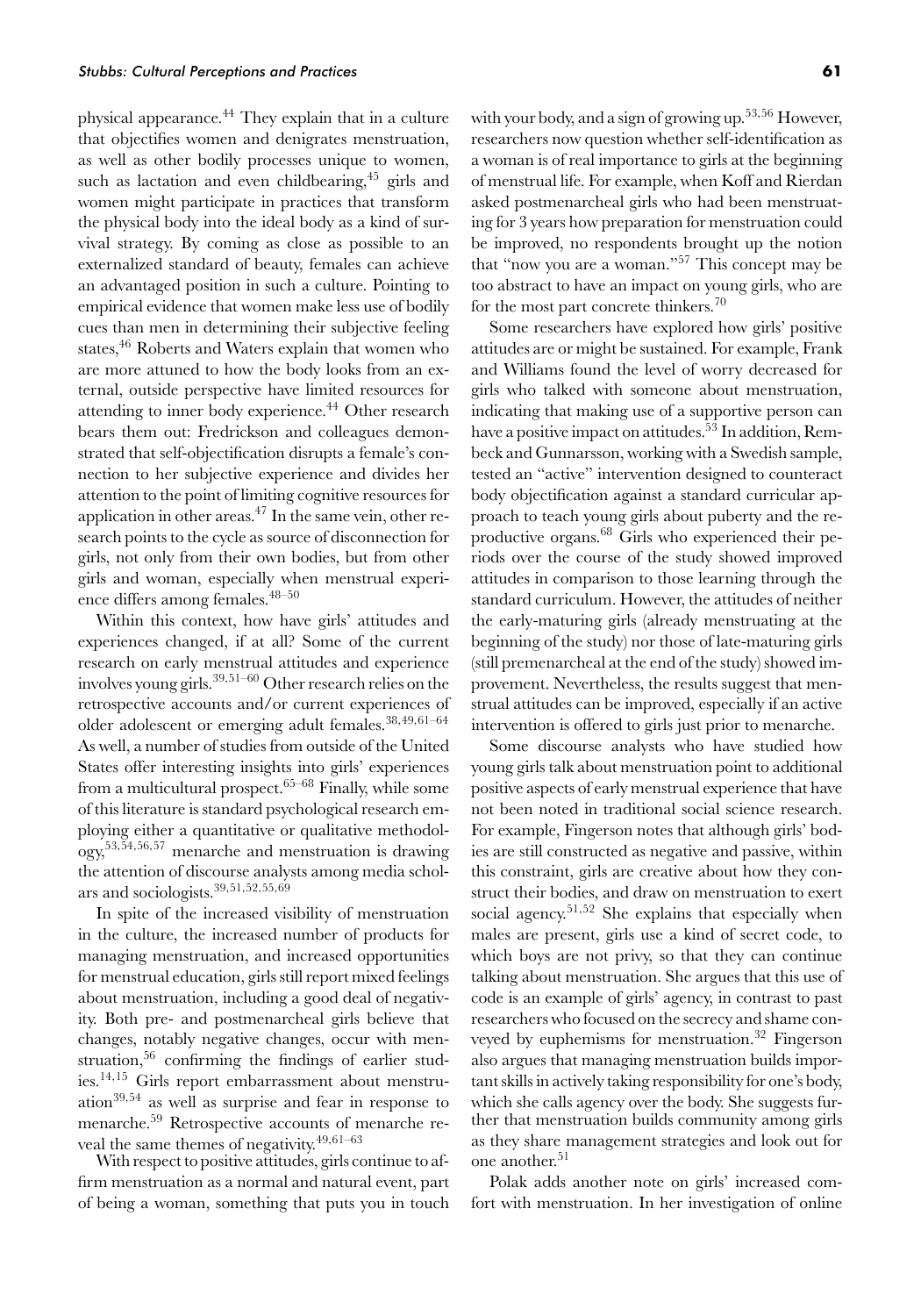discussions of menstruation, she notes that girls are very candid and specific in both asking and answering questions of one another. Whereas the subjective experience of menstruation may have been given short shift in the past in more formal presentations of information, girls' current discussions include detailed descriptions of their menstrual experience. Although the accuracy of the information exchanged is admittedly an issue, Polak's point is that girls are using online space to talk very openly and directly about menstruation.<sup>69</sup>

It is obvious that Internet sites have become an important location for discussions of menstruation and that girls themselves are acting more as their own sources of information. In fact, after mothers, girlfriends are now noted as the second most important source of information about the cycle.<sup>57</sup> Corroborating results of past research, few girls talk to their fathers about menstruation, and think that fathers don't know very much about it.<sup>54</sup>*,*<sup>57</sup> In studying girls living in single-father-headed households, Kalman found that girls felt that although they rated their relationships with their fathers as very close, they nevertheless felt distanced from them after beginning to menstruate. Kalman urges more support for fathers in helping their daughters adjust to menstrual life.<sup>54</sup>

Menstrual education materials from health classes and health providers are the third most important source of menstruation-related information among young girls.<sup>57</sup> But recent study of these materials indicates that in comparison to earlier materials, while there is adequate information on hygiene, there is only vague information about physiology, and not much more information on puberty in general than in earlier materials. Urchull and colleagues conclude that the ideal of a neat, clean, fresh body that doesn't "leak" is still being perpetuated.<sup>71</sup> Charlesworth adds that materials present readers with two paradoxical views: first, that menstruation is important, and second, that one should ignore it and behave as one would on any other day.<sup>72</sup> The latter message is particular problematic in that it explicitly advises diverting attention away from one's body, reinforcing the self-objectifying stance that Roberts and Waters find of concern.<sup>44</sup> Simes and Berg note that product advertising emphasizes heightened security so as not get "caught menstruating" by participating as usual in activities so no one will know, and of course by buying the right products to disguise odor and prevent leaking. Simes and Berg found that in some product information, applicators are promoted as an alternative to having to touch menstrual fluid.<sup>73</sup> Finally, Kalman finds negative messages that promote shame and embarrassment in articles in teen magazines.<sup>74</sup> In addition to providing materials to schools and advertising in magazines aimed at young girls, product manufacturers now also post "educational" material on sponsored websites. Targeting young girls as consumers is important to these companies. They know that once brand loyalty is established, it is less common for females to choose alternatives.75

With respect to advice from health care professionals, some research from Europe finds that columns authored by medical experts in magazines address the needs of girls (and women) who do not have other sources of information. Like Fingerson<sup>51</sup> and Polak,  $69$ Oinas finds it heartening that females are actively seeking information within the context of cultural silence about menstruation.<sup>76</sup> Nevertheless she is concerned that responses directing women to seek and rely on medical advice on the menstrual cycle reinforce *medicalization* of women's normative physical functioning. She is also concerned that experts give arbitrary advice (for example, about whether one can swim during menses) when there is no definitive medical literature on the topic. She worries that in the absence of other sources, these columns do women a disservice by underscoring the role of the professional in managing a woman's body.

Studying the relationship between early experience and later menstrual attitudes, McPherson and Korfine found that, as in previous research, women with more positive early experiences and good preparation held more positive attitudes than those with early negative menstrual experiences.62 In addition, women with more positive early experiences were more satisfied with their bodies than women with more negative early experiences. Acknowledging that their data do not provide evidence for a causal link between early experience and current menstrual attitudes or body satisfaction, McPherson and Korfine suggest that negative menarcheal experiences may influence how a woman perceives her periods for years to come.

Other researchers have studied the relationship between negative menstrual attitudes, body shame, and sexual decision-making. Schooler and colleagues found that women who reported more shame about menstruation and their bodies were uneasy about sexual encounters and had more difficulty asserting themselves in sexual encounters.<sup>63</sup> There is much to be considered in addressing how to educate girls for healthy sexuality, but suffice it to say that in menstrual education, the topic is only tangentially mentioned. Most certainly, girls are told that menstruation results when an egg is not fertilized, but there is little or no further detail about that process. Koff and Rierdan suggest that the lack of specific information about menstruation and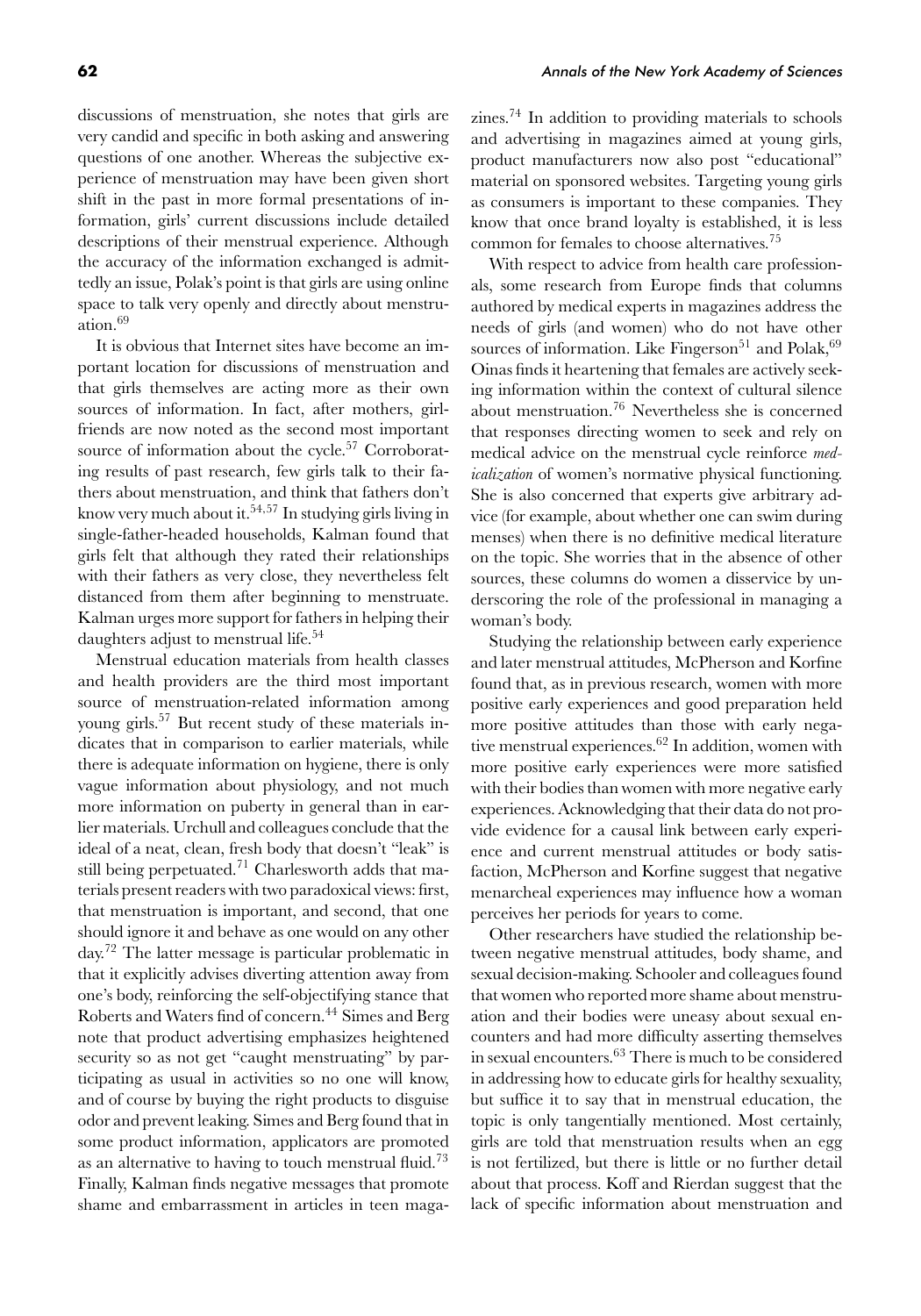reproductive capacity can contribute to girls' confusion about healthy sexuality.<sup>57</sup> This is an area that deserves much more study.

Unfortunately, not much more information is now available on what constitutes good preparation than there was in the past. And, even though girls describe themselves as well prepared for menstruation, they still report feeling disgust, shame and apprehension about menstruating, which is not surprising, given that girls' knowledge of menstruation is still largely inaccurate, incomplete, and negatively biased.<sup>56</sup> Clearly, the gap between self-perception of preparation and actual preparation needs further study and should be guided by an acknowledgment that receiving information is not necessarily the same as *preparation*. <sup>39</sup> Asked how to improve preparation for menstruation, girls themselves indicate that it is most important to stress that menstruation is normal.57 Next, they advise addressing subjective experience/emotions in the context of a calm, supportive, and reassuring environment. They also mention that it would be helpful to know more specifics about menstrual hygiene so that a girl would know exactly what to do when menstruation occurs.

# **Promoting Menstruation as a Vital Sign**

In spite of some resistance to the menstrual taboo, the cycle's greater visibility in the culture at large, and girls' frank discussions about menstruation among themselves, girls are still largely uninformed and quite negative about menstruation. Negative views of menstruation currently outweigh alternative, that is, more positive, presentations of menstrual experience. As a result, it will be a challenge to promote menstruation as a vital sign of healthy functioning, especially among girls themselves. Fueling today's version of the menstrual taboo is the promotion of birth control methods drawing attention to negative aspects of the cycle, and promising instead short periods, reduced PMS, and/or no periods. Some of these products are promoted as a matter of convenience with the potential to improve the quality of life of all females.<sup>77</sup>

There are several troublesome aspects about this kind of advertising. First, in the rationale offered in promotions of these products, there has been a complete reversal in the description of the withdrawal bleeding as a part of hormonal contraception. As Gladwell recounts, when the pill first came on the market, manufacturers thought that women, believing that menstruation was a natural process, would reject eliminating a periodic bleed all together.78 In addition, there was opposition to the pill from the Catholic Church. To overcome these obstacles, marketers built a withdrawal bleed into the method. Many women, especially younger women, were then, and are not now, aware that hormonal birth control is actually cycle-stopping, and that the withdrawal bleed is not a menstrual period. Now, co-opting the language of women's rights by stressing freedom and flexibility, the marketers of Seasonale $^{\circledcirc}$  (which reduced the number of withdraw bleeds to four a year) are driving home the message that menstruation is not necessary, even unhealthy, as well as messy, inconvenient, and bothersome $^{77}$  while the marketers of other hormonal contraceptives, for example  $\text{Yaz}^{\textcircled{\tiny{\text{c}}}}$ , are following suit by promoting their products as a way to shorten periods and associated symptoms.

It is and has been readily acknowledged that women's attitudes about what is normal and healthy influence contraceptive choice.<sup>79–81</sup> That said, it is reasonable to assume that if the view of menstruation as unnecessary (and worse, unhealthy) prevails, more females will be likely to choose cycle-shortening or cyclestopping methods. Marketing campaigns to enhance this outcome will not be lost on young girls, who avidly read magazines and have online access to material for older females.<sup>82</sup>

Indeed, according to a recent report that reads more like market than health research, younger women, and by association adolescents, are being specifically targeted along with low-income women, women already on the pill, and women with severe symptoms, as "particularly receptive to menstrual suppression and [they] make particularly desirable targets for efforts of messaging and education."<sup>83</sup> The report, summarizing research funded by a pharmaceutical company, begins by mentioning a "tremendous opportunity to educate women about menstrual suppression," based on the finding that "women show surprising little knowledge about the effects that hormonal contraceptives have on their bodies. Women believe it is natural for a woman to have her period while on the pill and most remain wedded to the notion of a 28-eight day cycle."<sup>83</sup> The implication is transparent: girls and women should be disabused of this idea. The report also noted that negative attitudes about menstruation, such as preferring not to have a period at all, and believing that men have a real advantage because they do not have periods, are widespread. However, as reported, no positive aspects of menstruation were investigated, a format reminiscent of earlier, negatively biased research on the cycle. $8$  Ironically, and not referenced, some of the questions in the survey come from Brook-Gunn and Ruble's  $MAQ$ ,<sup>7</sup> originally intended to broaden, not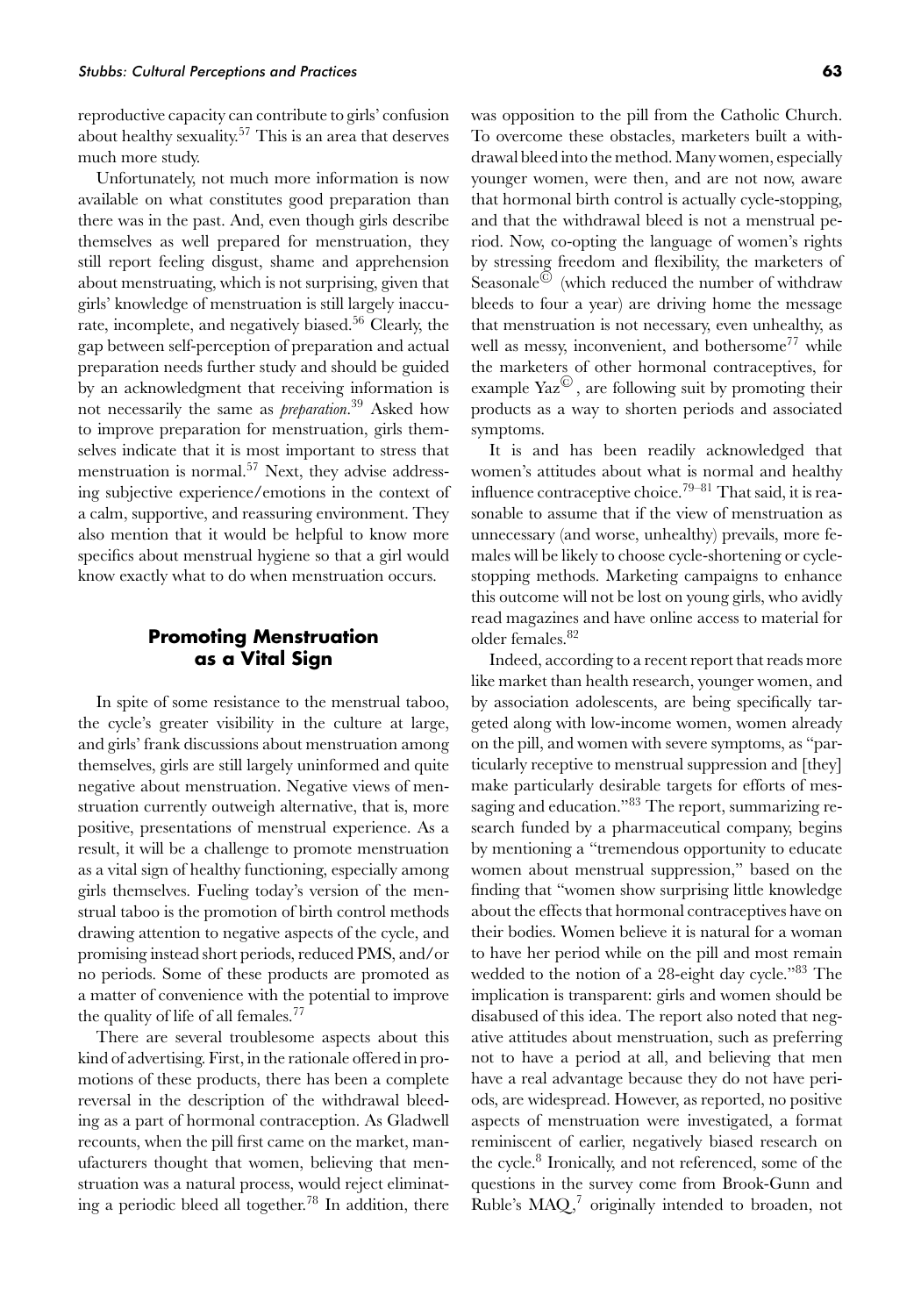narrow the scope of research into women's experiences. Finally, barriers to greater acceptance of suppression were also identified in the report, one assumes to inspire efforts to overcome them.

Although suppression*may* provide health benefits for females with severe menstruation-related symptoms, one wonders what health benefits, if any, will extend to the other groups of women named as targets, especially young women. During puberty, adolescence, and into emerging adulthood, young females are concerned about body image and engage in social comparison.<sup>70</sup> In that context young females are especially susceptible to cultural messages about self-presentation.<sup>84</sup> Menstrual product manufacturers make use of adolescent girls' and young women's self-consciousness when they advise females to act normal and promote their products as the best for keeping menstruation hidden. Advertisements for contraceptives that promote the notion that menstruation is unimportant, unnatural, unhealthy, and a generally negative experience, do the same thing. In a culture that objectifies women, who wouldn't want to avoid such an experience?

The extent to which young girls will actually opt for these products is, of course, not known. And what harm might result if they do? Cycle-stopping distances young women from their bodies and from authentic agency in taking responsibility for their own health. Cycle-stopping prevents young females from noticing and learning over time what "normal" menstruation is for them, and denies them the opportunity to use the cycle as a vital sign to monitor general health. Of course, cycle stopping *is* an effective method of birth control. And therein lies a very important rub. If we are serious about promoting menstruation as a vital sign, complex cultural forces to the contrary will have to be addressed in the effort.

#### **Acknowledgments**

I thank mentors Elissa Koff and Jill Rierdan for the opportunity to work with them in investigating early adolescent girls' development at the Wellesley Center for Research on Women in the mid-1980s. Their work, in addition to that of other colleagues from the Society for Menstrual Cycle Research (http://menstruationresearch.org) has greatly contributed to our collective understanding of menstrual experience.

### **Conflicts of Interest**

The author declares no conflicts of interest.

### **References**

- 1. BUCKLEY, T. & A. GOTTLIEB. 1988. Blood Magic: The Anthropology of Menstruation. University of California Press. Berkeley, CA.
- 2. PAIGE, K.E., & J.M. PAIGE. 1981. The Politics of Reproductive Ritual. University of California Press. Berkeley, CA.
- 3. DELANEY, J., M.J. LUPTON & E. TOTH. 1977. The Curse: A Cultural History of Menstruation. Mentor. New York.
- 4. GREIF, E.B. & K.J. ULMAN. 1982. The psychological impact of menarche on early adolescent females: a review of the literature. Child Dev. **53:** 1413–1430.
- 5. STUBBS, M.L. 1985. Attitudes Towards Menstruation across the Life Span: The Development of the Menstrual Attitudes and Experience Questionnaire. Unpublished doctoral dissertation, Brandeis University, Waltham, MA.
- 6. PETERSON, A.C., & B. TAYLOR. 1980. The biological approach to adolescence: biological change and psychological adaptation. *In* Handbook of Adolescent Psychology. J. Adelson, Ed.: 117–155. John Wiley and Sons. New York.
- 7. BROOKS-GUNN, J. & D.N. RUBLE. 1980. The Menstrual Attitudes Questionnaire. Psychosom. Med. **42:** 503–512.
- 8. MOOS, R.H. 1968. The development of a menstrual distress questionnaire. Psychosom. Med. **30:** 853–867.
- 9. CHRISLER, J.C., I.K. JOHNSTON, N.M. CHAMPAGNE, *et al.* 1994. Menstrual joy: the construct and its consequences. Psychol. Women Q. **18:** 375–388.
- 10. GOLUB, S. 1976. The effect of premenstrual anxiety and depression on cognitive function. J. Pers. Soc. Psychol. **34:** 99–104.
- 11. KOESKE, R.K. & G.F. KOESKE. 1975. An attributional approach to moods and the menstrual cycle. J. Pers. Soc. Psychol. **31:** 473–478.
- 12. RUBLE, D.N. 1977. Premenstrual symptoms: a reinterpretation. Science **197:** 291–292.
- 13. SOMMER, B. 1972. Menstrual cycle changes and intellectual performance. Psychosom. Med. **34:** 263–269.
- 14. CLARKE, A.E. & D.N. RUBLE. 1978. Young adolescents' beliefs concerning menstruation. Child Dev. **41:** 231–234.
- 15. BROOKS-GUNN, J. & D.N. RUBLE. 1982. The development of menstrual-related beliefs and behaviors during early adolescence. Child Dev. **53:** 1567–1577.
- 16. HAVENS, B. & I. SWENSON. 1986. Menstrual perceptions and preparation among adolescent females. J. Obstet. Gynecol. Neonatal Nurs. **15:** 406–411.
- 17. KOFF, E., J. RIERDAN & S. JACOBSON. 1981. The personal and interpersonal significance of menarche. J. Am. Acad. Child Psychiatry **20:** 148–156.
- 18. PETERSON, A.C. 1983. Menarche: meaning of measures and measuring meaning. *In* Menarche. S. Golub, Ed.: 63–76. D.C. Heath. Lexington, MA.
- 19. STUBBS, M.L., J. RIERDAN & E. KOFF. 1989. Developmental differences in menstrual attitudes. J. Early Adolesc. **9:** 480– 489.
- 20. WHISNANT, L., E. BRETT & L. ZEGANS. 1975. Implicit messages concerning menstruation in commercial educational materials prepared for young adolescent girls. Am. J. Psychiatry **132:** 815–820.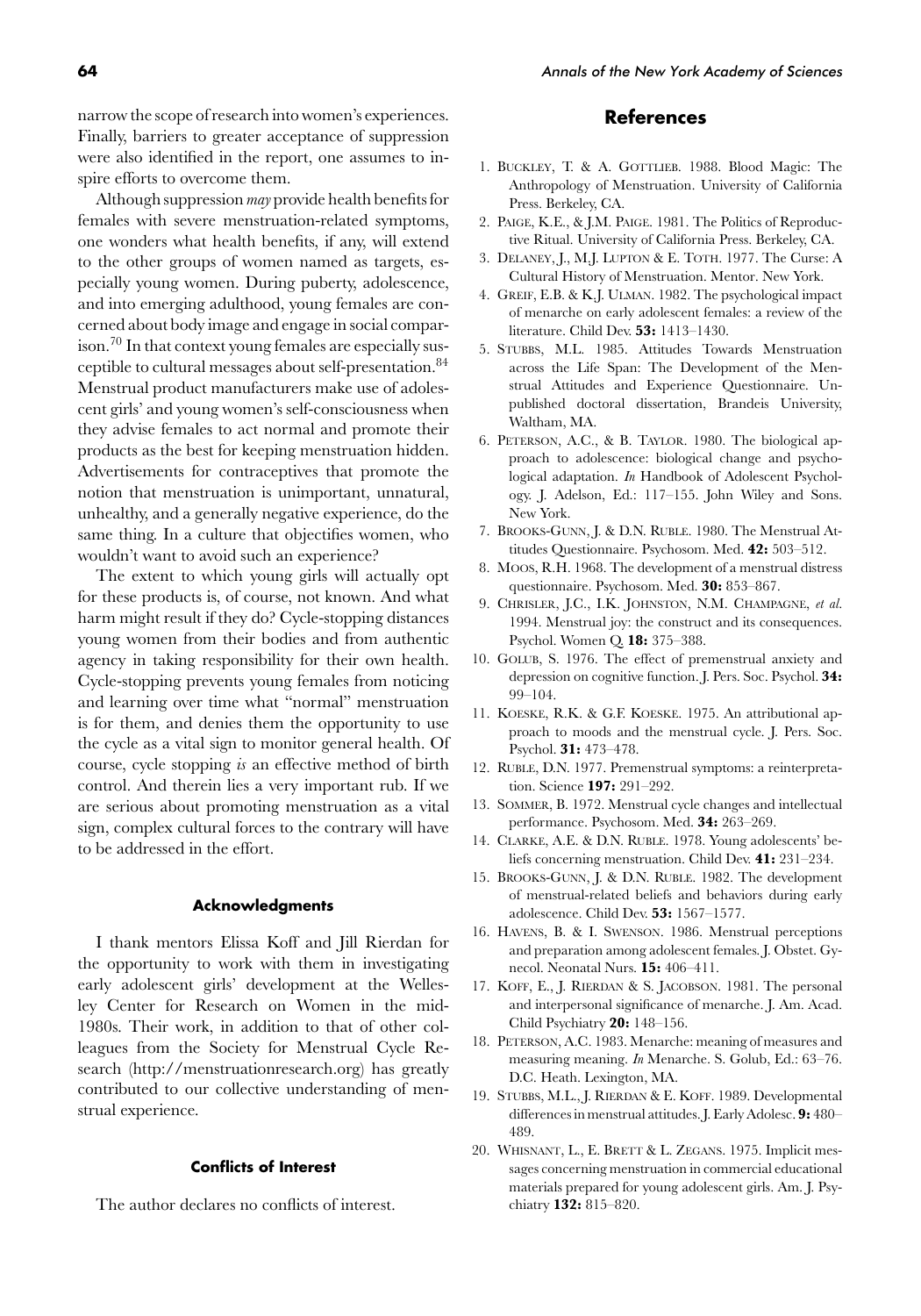- 21. WOODS, N.F., G.K. DERY & A. MOST. 1982. Recollections of menarche, current menstrual attitudes and perimenstrual symptoms. Psychosom. Med. **44:** 285–293.
- 22. WHISNANT, L., & L. ZEGANS. 1975. A study of attitudes towards menarche in white middle-class American adolescent girls. Am. J. Psychiatry **132:** 809–814.
- 23. KOFF, E., J. RIERDAN & E. SILVERSTONE. 1978. Changes in representation of body image as a function of menstrual status. Dev. Psychol. **14:** 635–642.
- 24. RUBLE, D.N. & J. BROOKS-GUNN. 1982. The experience of menarche. Child Dev. **53:** 1557–1566.
- 25. RIERDAN, J. & E. KOFF. 1985. Timing of menarche and initial menstrual experience. J. Youth Adolesc. **14:** 237–244.
- 26. RIERDAN, J., E. KOFF & M.L. STUBBS. 1989. Timing of menarche, preparation, and initial menstrual experience: replication and further analyses in a prospective study. J. Early Adolesc. **18:** 413–426.
- 27. GOLUB, S. & J. CATALANO. 1983. Recollections of menarche and women's subsequent experiences with menstruation. Women Health **8:** 49–61.
- 28. KOFF, E., J. RIERDAN & K. SHINEGOLD. 1982. Memories of menarche: age, preparation and knowledge as determinants of initial experience. J. Youth Adolesc. **11:** 1–9.
- 29. RIERDAN, J. 1983. Variations in the experience of menarche as a function of preparedness. *In* Menarche. S. Golub, Ed.: 119–125. D.C. Heath. Lexington, MA.
- 30. BLOCH, D. 1978. Sex education practices of mothers. J. Sex Educ.Ther. **4:** 7–12.
- 31. RIERDAN, J., E. KOFF & J. FLAHERTY. 1983. Guidelines for preparing young girls for menstruation. J. Am. Acad. Child Psychiatry **22:** 480–486.
- 32. ERNSTER, V.L. 1977. American menstrual expressions. Sex Roles **1:** 3–13.
- 33. WILLIAMS, L.R. 1983. Beliefs and attitudes of young girls regarding menstruation. *In* Menarche. S. Golub, Ed.:139– 148. D.C. Heath. Lexington, MA.
- 34. STUBBS, M.L. 1990. Body Talk for Parents of Girls. Center for Research on Women. Wellesley, MA.
- 35. WEIDEGER, P. 1977. Menstruation and Menopause. Delta. New York.
- 36. HOUPPERT, K. 1999. The Curse: Confronting the Last Unmentionable Taboo—Menstruation. Farrar, Straus & Giroux. New York.
- 37. KISSLING, E.A. 2006. Capitalizing on the Curse: The Business of Menstruation. Lynne Rienner Publishers. Boulder, CO.
- 38. BISHOP, T.A. 2000. A qualitative study of young adult women's recollections of menarche. Unpublished doctoral dissertation, California School of Professional Psychology.
- 39. KISSLING, E.A. 1996a. Bleeding out loud: Communication about menstruation. Fem. Psychol. **6:** 481–504.
- 40. BOBEL, C. 2006. Our revolution has style: contemporary menstrual product activists "doing feminism" in the third wave. Sex Roles **54:** 331–345.
- 41. ROME, E. & J. WOLHANDLER. 1992. Can tampon safety be regulated? *In* Menstrual Health in Women's Lives. A. Dan & L. Lewis, Eds.: 161–273. University of Illinois Press. Urbana, IL.
- 42. KOWALSKI, R.M. & T. CHAPPLE. 2000. The social stigma of menstruation: fact or fiction? Psychol. Women Q. **24:** 74–80.
- 43. ROBERTS, T-A., J.L. GOLDENBERG, C. POWER, *et al.* 2002. " Feminine protection": the effects of menstruation on attitudes towards women. Psychol. Women Q. **26:** 131– 139.
- 44. ROBERTS, T.-A. & P.L. WATERS. 2004. Self-objectification and that "not so fresh feeling": feminist therapeutic interventions for healthy female embodiment. Women Ther. **27:** 5–21.
- 45. JOHNSTON-ROBLEDO, I., K. SHEFFIELD, J. VOIGT, *et al.* 2007. Reproductive shame: self-objectification and young women's attitudes towards their reproductive functioning. Women Health **46:** 25–39.
- 46. ROBERTS, T.-A. & J.L. PENNEBAKER. 1995. Gender differences in perceiving internal state: towards a his and hers model of perceptual cue use. Adv. Exp. Soc. Psychol. **27:** 143–175.
- 47. FREDRICKSON, B.L., T. ROBERTS, S.M NOLL, D.M QUINN, *et al.* 1998. That swimsuit becomes you: sex differences in self-objectification, restrained eating, and math performance. J. Pers.Soc. Psychol. **75:** 269–284.
- 48. COSTOS, D., R. ACKERMAN & L. PARADIS. 2002. Recollections of menarche: communication between mothers and daughters regarding menstruation. Sex Roles **46:** 83–101.
- 49. LEE, J. & J. SASSER-COEN. 1996. Blood Stories: Menarche and the Politics of the Female Body in Contemporary U.S. Society. Routledge. New York.
- 50. STUBBS, M.L. & D. COSTOS. 2004. Negative attitudes toward menstruation: implications for disconnection within girls and between women. Women Ther. **27:** 37–54.
- 51. FINGERSON, L. 2005. Agency and the body in adolescent menstrual talk. Childhood **12:** 91–110.
- 52. FINGERSON, L. 2006. Girls in Power: Gender, Body and Menstruation in Adolescence. State University of New York. Albany, NY.
- 53. FRANK, D. & T. WILLIAMS. 1999. Attitudes about menstruation among fifth-, sixth-, and seventh-grade pre- and postmenarcheal girls. J. Sch. Nurs. **15:** 25–31.
- 54. KALMAN, M.B. 2003. Adolescent girls, single-parent fathers, and menarche. Holist. Nurs. Pract. **17:** 36–40.
- 55. KISSLING, E.A. 1996. "That's just a basic teen-age rule": girls' linguistic strategies for managing the menstrual communication taboo. J. Appl. Commun. Res. **24:** 292–309.
- 56. KOFF, E. & J. RIERDAN. 1995. Early adolescent girls' understanding of menstruation. Women Health **22:** 1–19.
- 57. KOFF, E., & J. RIERDAN. 1995. Preparing girls for menstruation: recommendations from adolescent girls. Adolescence **30:** 795–811.
- 58. MUELLER, J.L. 2005. The Influence of Menarche on Fathers' Perceptions of Father-Daughter Relationships. Unpublished doctoral dissertation, University of North Dakota, Grand Forks, ND.
- 59. TEITELMAN, A.M. 2004. Adolescent girls' perspectives of family interactions related to menarche and sexual health. Qual. Health Res. **14:** 1292–1308.
- 60. TOWNSEND, T.G. 2002. The impact of self-components on attitudes toward sex among African American preadolescent girls: The moderating role of menarche. Sex Roles **47:** 11–20.
- 61. BEAUSANG, C.C. & A.G. RAZOR. 2000. Young Western women's experiences of menarche and menstruation. Health Care Women Int. **21:** 517–528.